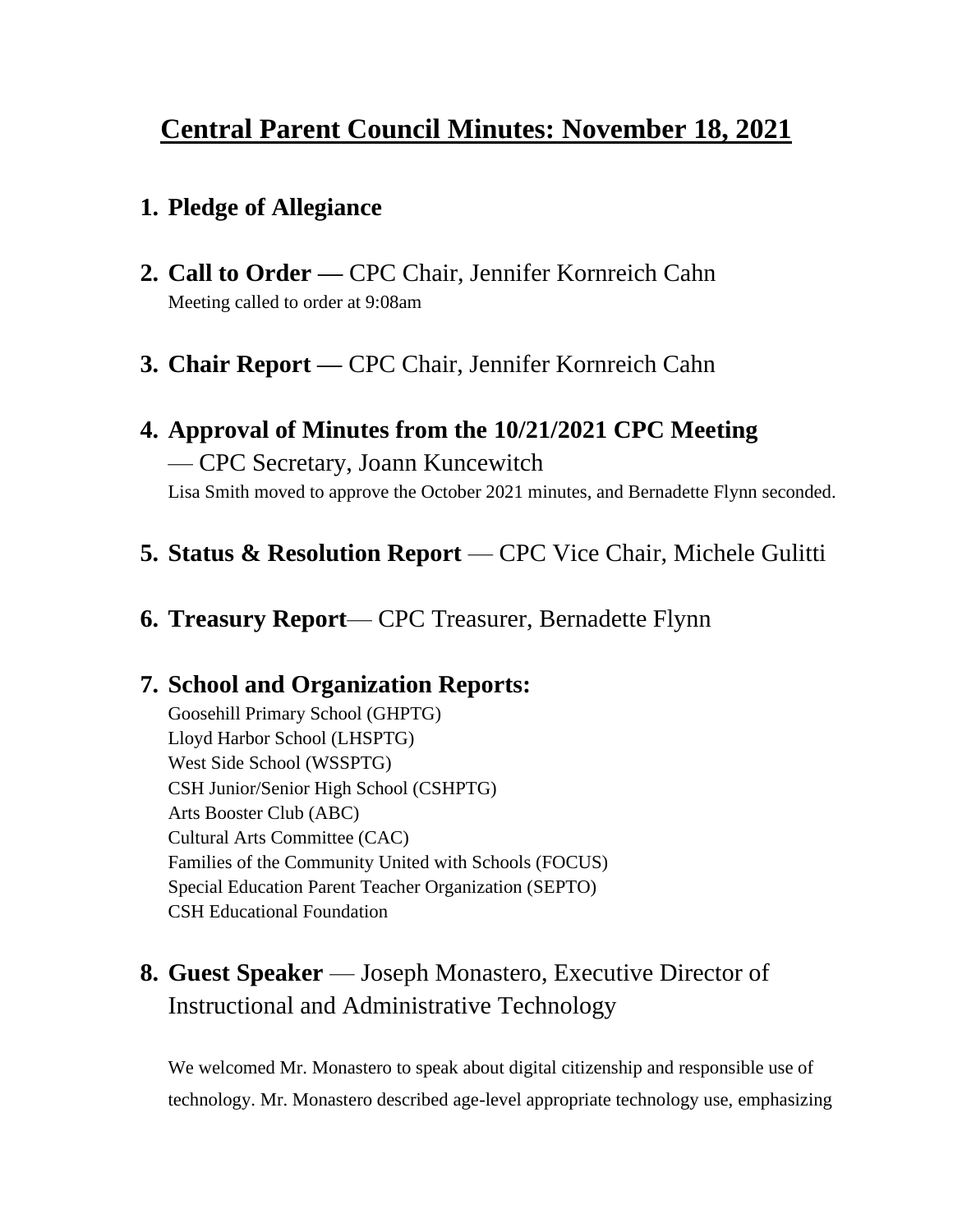that digital experiences of children should be supervised, especially for ages 9 and under. For older children, parents should be involved and provide oversight with digital usage. Mr. Monastero explained that "Digital Footprint" is taught beginning in fourth grade to make students aware that what they post can affect their future for the long-term.

Mr. Monastero described the difference between responsible technology use and too much "poor quality screentime", which can affect one's emotional and physical health in a negative manner. Mr. Monastero emphasized the importance of having conversations with children regarding social media applications and to have children understand that much of what is posted is edited to portray unrealistic ideals.

Mr. Monastero explained that while digital devices are extremely useful educational tools, media-free time is extremely important and valuable. He pointed out that the greatest engineers learn and solve problems best by using their hands.

**Presentation Link:** [Digital Wellness Presentation –](https://na01.safelinks.protection.outlook.com/?url=http%3A%2F%2Ftrack.spe.schoolmessenger.com%2Ff%2Fa%2FMtrM57NPSIIh_qIKwEtXlQ~~%2FAAAAAQA~%2FRgRjeU8aP0RkaHR0cHM6Ly9kb2NzLmdvb2dsZS5jb20vcHJlc2VudGF0aW9uL2QvMWg2M0V4czdvSS1qWUVSODQwMWlqUl9yTXdEWjkzc1F5UVRwY3JGVV9tUzgvZWRpdD91c3A9c2hhcmluZ1cHc2Nob29sbUIKYYuaG5hh9ZX-2lIXam9hbm5hbWFyZ2FAaG90bWFpbC5jb21YBAAAAAE~&data=04%7C01%7C%7C887f95a62ef442645e9d08d9aba647f1%7C84df9e7fe9f640afb435aaaaaaaaaaaa%7C1%7C0%7C637729552931285799%7CUnknown%7CTWFpbGZsb3d8eyJWIjoiMC4wLjAwMDAiLCJQIjoiV2luMzIiLCJBTiI6Ik1haWwiLCJXVCI6Mn0%3D%7C3000&sdata=C0dJ9Y74SUEG9VzjWl6Or%2B9wxoVfZrZL1FESEcORhI8%3D&reserved=0) CPC 11/18/2021

#### **9. Parent Questions/New Business**

A parent of West Side School students expressed concerns about politics and social issues being brought into the classrooms in the form of book choices as well as in required textbooks. This parent expressed she would like to see a stronger focus on academic subjects at school. Additionally, she suggested to give the students a broad choice of books. Ms. Jill Gierasch, Superintendent of Schools, responded that parents are invited to attend curriculum presentations, particularly Math Night which is an upcoming event. Regarding book choices, Ms. Gierasch explained that each teacher chooses books based on the unit of study at the time. Ms. Gierasch agreed there should be balance in the content and topics of the books. Regarding Summer reading lists, Ms. Gierasch explained that book lists in the near future will be created by the teachers, which administration will then approve. Regarding learning-loss due to the pandemic in grades 7-12, a study skills course will be formed to re-build study skills that may have been weakened during the pandemic. Ms. Genevieve LaGattuta, Assistant Superintendent for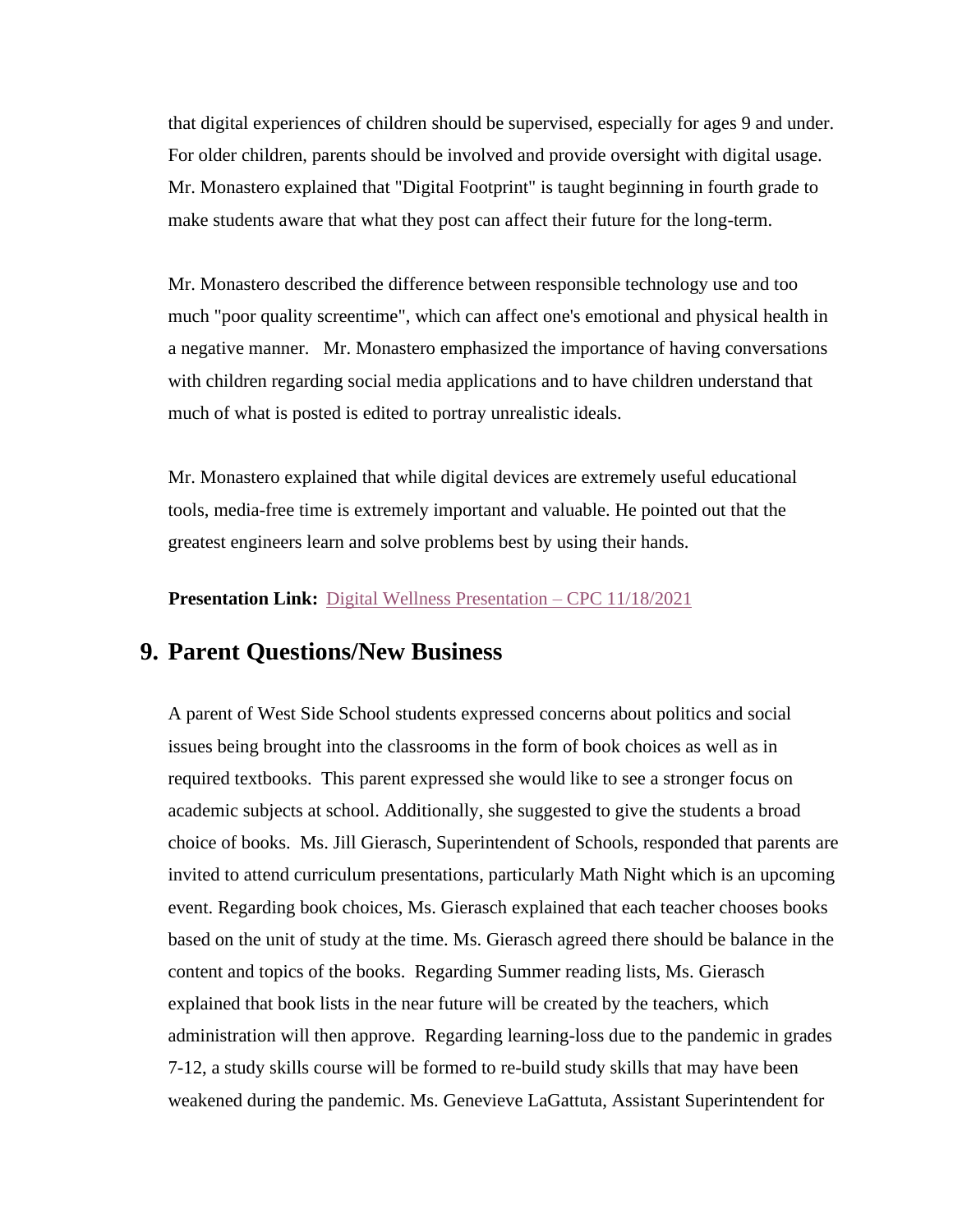Curriculum and Instruction, added that administration has been working with teachers to inform parents of what their children will be learning in the next unit of study as they come up.

A parent of students in both the Jr. And Sr. high schools expressed that her child was not prepared academically before entering junior high. She stated that the junior high students received vocabulary books in 7th grade that they were unprepared to use. This parent feels that the vocabulary curriculum from the elementary schools were inadequate. Ms. Lagattuta described that our schools are using Teachers College literacy program. This program allows students to learn vocabulary in an authentic manner. She explained that reading workshop and writing workshop is when vocabulary is taught addressed during the school day, and that new vocabulary is introduced through a more organic process rather than straight from a book. Ms. Gierasch added that research shows that students learn words more effectively through an organic process. Vocabulary words are displayed throughout the classroom.

A parent expressed interest in extending the study skills course for 7th- 12th graders to be offered to 5th and 6th graders as well to help prepare students for junior high school.

A parent requested that a list of books which are being used during the academic year be provided to the parents at the start of the year to help parents understand what the students will be learning. The parent also added that students' submitted and graded school work has not been returned back to the students so that they can review corrections for themselves.

A parent expressed concern that her child's spelling ability is several grade levels behind their current grade level. She has spoken to her child's teachers but has seen no improvement. The parent stated she's concerned that her child will not be ready for Jr. high school. Ms. Gierasch responded that it is important to speak with the department head if her child has not received the support that they need. She explained that the